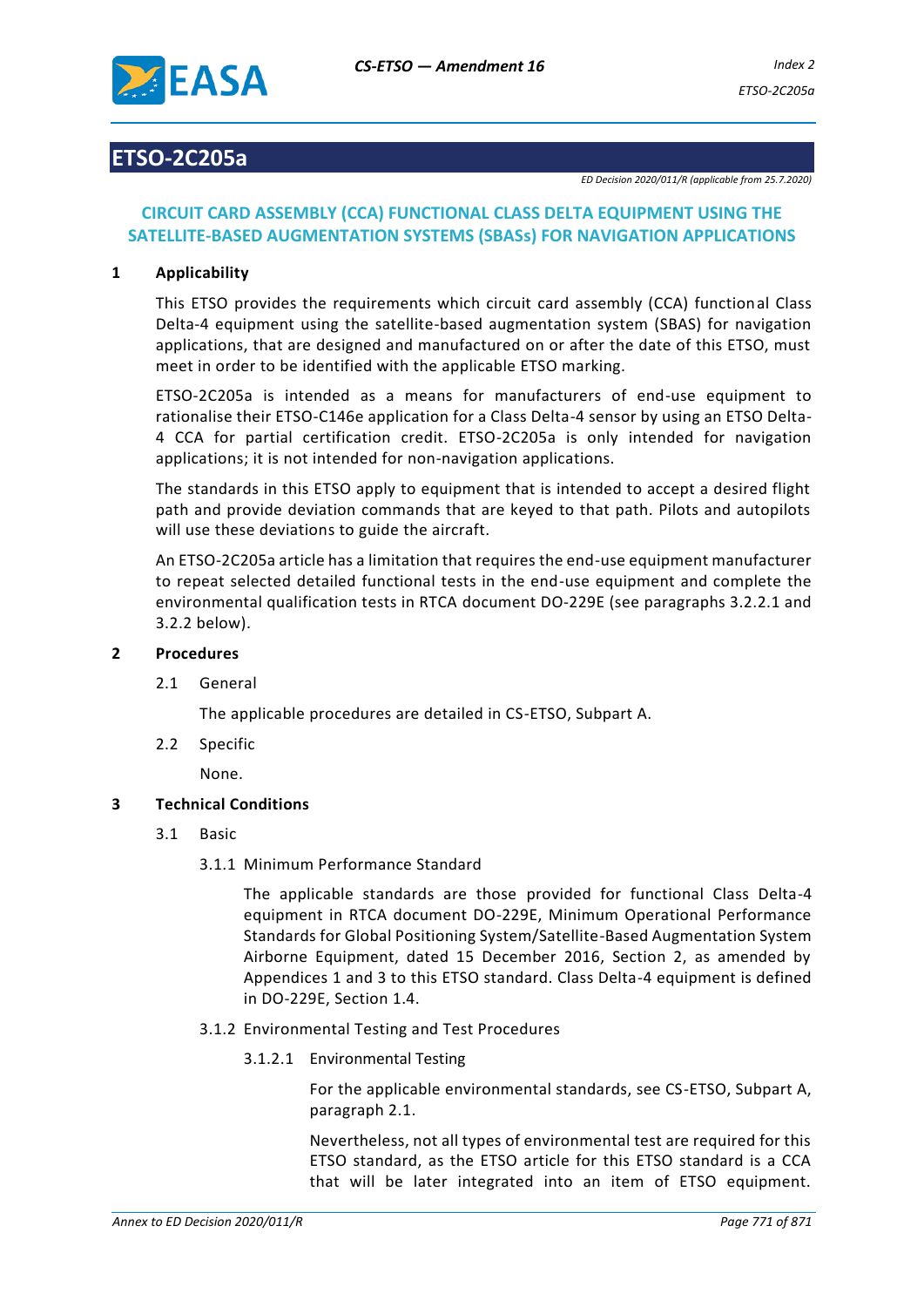

Therefore, a minimal set of the environmental test conditions of EUROCAE ED-14/RTCA document DO-160 has been defined (refer to Table 1) in order to verify the performance of the ETSOA article under this minimal set of conditions. The required performance under a particular environmental test is defined in the related test section in RTCA document DO-229E, Minimum Operational Performance Standards for Global Positioning System/Satellite-Based Augmentation System Airborne Equipment, dated 15 December 2016, Section 2.4.

This minimal set is defined in Table 1 below. The chosen test category, associated with the selectable parameters in the test conditions per EUROCAE ED-14/RTCA document DO-160, should be documented in the installation manual as limitations for the installation.

The test sections that are identified as optional are not required for an ETSO-2C205a application. Nevertheless, the ETSO CCA article can be subjected to these test conditions by the applicant on a voluntary basis. When optional sections are not tested, they shall be marked with 'X' in the environmental testing summary.

| <b>Environmental Test</b> | <b>EUROCAE</b><br>ED-14/RTCA<br>DO-160 Section | <b>Requirement for ETSO-2C205a</b>                                                                                                                                                                                                                                                                                                                                                                                                                                                                                                                     |
|---------------------------|------------------------------------------------|--------------------------------------------------------------------------------------------------------------------------------------------------------------------------------------------------------------------------------------------------------------------------------------------------------------------------------------------------------------------------------------------------------------------------------------------------------------------------------------------------------------------------------------------------------|
| Temperature               | 4.5                                            | Mandatory                                                                                                                                                                                                                                                                                                                                                                                                                                                                                                                                              |
|                           |                                                | If the performance of the module under environmental<br>conditions is dependent on the end-user equipment, it is the<br>responsibility of the applicant to adapt the EUROCAE<br>ED-14/RTCA DO-160 high and low temperature values and<br>temperature variation cycles to the intended installation<br>context.                                                                                                                                                                                                                                         |
|                           |                                                | For example, in the case of temperature testing (Section 4.0<br>of EUROCAE ED-14/RTCA DO-160), the temperature of the<br>environment of the CCA (inside an item of equipment) may<br>be much higher or lower than the equipment level condition<br>expressed in the aforementioned Section 4.0. Therefore, the<br>applicant may qualify their CCA functional sensor based on a<br>chosen intended environment, and, finally, indicate in the<br>installation manual the temperature range for which the<br>correct operation of the CCA is guaranteed. |
|                           |                                                | The dissipation constraints required for the CCA and<br>documented in the installation manual should be considered<br>when establishing the temperature test set-up.                                                                                                                                                                                                                                                                                                                                                                                   |

**Table 1 — Environmental Qualification Testing minimum set for ETSO-2C205a**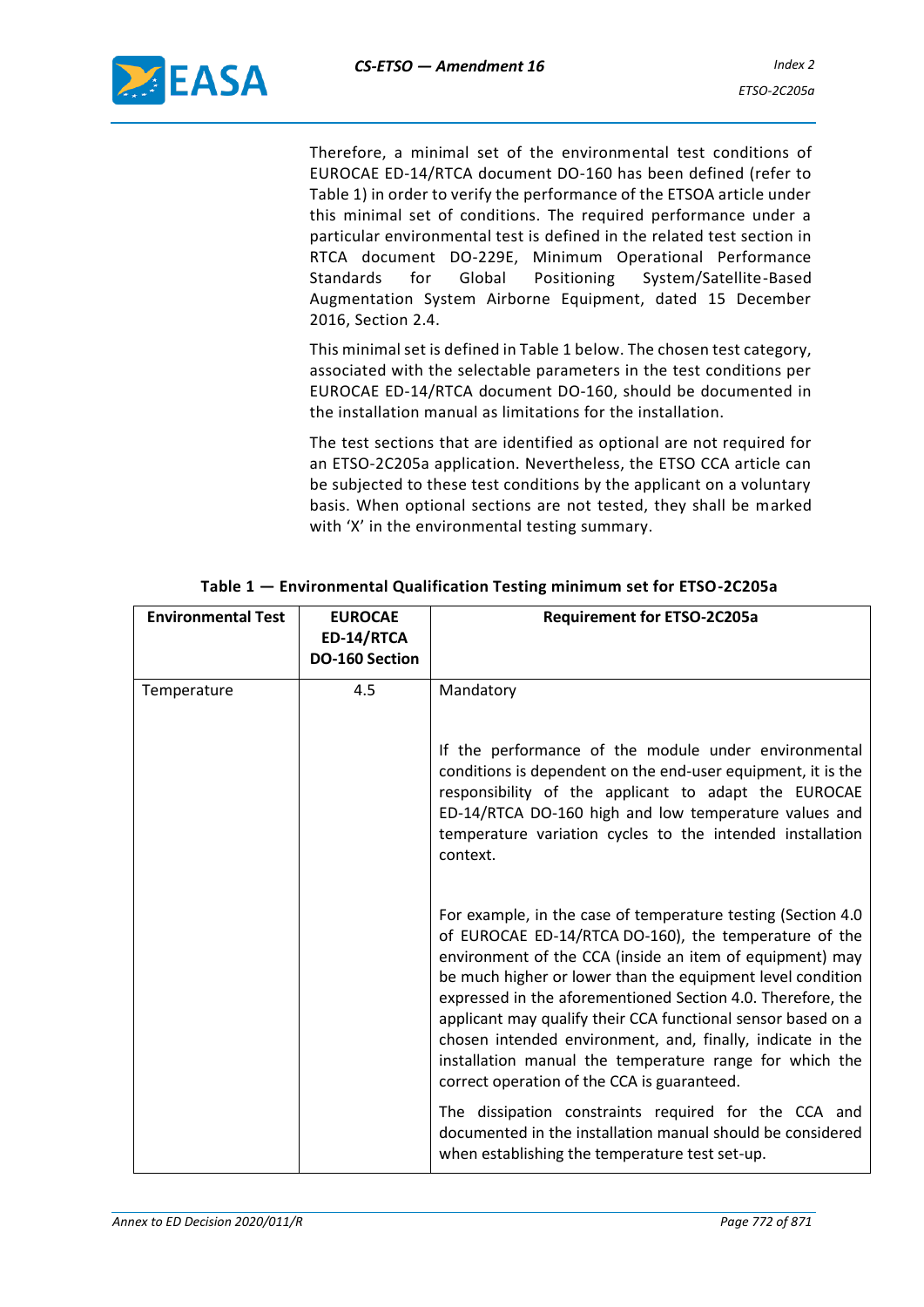

| <b>Environmental Test</b> | <b>EUROCAE</b><br>ED-14/RTCA<br>DO-160 Section | <b>Requirement for ETSO-2C205a</b>                                                                                                                                                                                                                                                                                                                                                                                                                                                                                                                                                                                                                                                         |
|---------------------------|------------------------------------------------|--------------------------------------------------------------------------------------------------------------------------------------------------------------------------------------------------------------------------------------------------------------------------------------------------------------------------------------------------------------------------------------------------------------------------------------------------------------------------------------------------------------------------------------------------------------------------------------------------------------------------------------------------------------------------------------------|
| Altitude                  | 4.6                                            | Mandatory                                                                                                                                                                                                                                                                                                                                                                                                                                                                                                                                                                                                                                                                                  |
| Temperature<br>Variation  | 5.0                                            | Mandatory                                                                                                                                                                                                                                                                                                                                                                                                                                                                                                                                                                                                                                                                                  |
|                           |                                                | As for Section 4.5, if the performance of the CCA under<br>environmental conditions is dependent on the end-user<br>equipment, it is the responsibility of the applicant to adapt<br>the EUROCAE ED-14/RTCA DO-160 high and low temperature<br>values and temperature variation cycles to the intended CCA<br>installation context.                                                                                                                                                                                                                                                                                                                                                        |
|                           |                                                | As for Section 4.5, for example, in the case of temperature<br>testing (Section 4.0 of EUROCAE ED-14/RTCA DO-160), in<br>which the temperature of the environment of the CCA (inside<br>an item of equipment) may be much higher or lower than the<br>equipment level condition as expressed in Section 4.0 of<br>EUROCAE ED-14/RTCA DO-160, the applicant can qualify their<br>CCA based on a chosen intended environment, and, finally,<br>indicate in the installation manual the temperature range for<br>which the correct operation of the CCA functional sensor is<br>guaranteed.                                                                                                   |
| Humidity                  | 6.0                                            | Mandatory                                                                                                                                                                                                                                                                                                                                                                                                                                                                                                                                                                                                                                                                                  |
| Shock (operational)       | 7.2                                            | Optional                                                                                                                                                                                                                                                                                                                                                                                                                                                                                                                                                                                                                                                                                   |
| Shock (Crash Safety)      | 7.3                                            | Optional                                                                                                                                                                                                                                                                                                                                                                                                                                                                                                                                                                                                                                                                                   |
| Vibration                 | 8.0                                            | Optional                                                                                                                                                                                                                                                                                                                                                                                                                                                                                                                                                                                                                                                                                   |
|                           |                                                | Note: The CCA technology should be assessed for further<br>vibration qualification (EUROCAE ED-14/RTCA DO-160). This<br>preliminary assessment could consider the technology<br>diversity of the components of the CCA, as well as the<br>integration density and number of layers of the circuit card.<br>The assessment could be confirmed by tests conducted on a<br>circuit card that is representative of the CCA technology used<br>in the article under certification. This preliminary assessment<br>of the CCA technology under vibration conditions does not<br>constitute credit for the qualification testing of the CCA when<br>it is integrated into the end-user equipment. |
| Explosion<br>Atmosphere   | 9.0                                            | Optional                                                                                                                                                                                                                                                                                                                                                                                                                                                                                                                                                                                                                                                                                   |
| Waterproof                | 10.0                                           | Optional                                                                                                                                                                                                                                                                                                                                                                                                                                                                                                                                                                                                                                                                                   |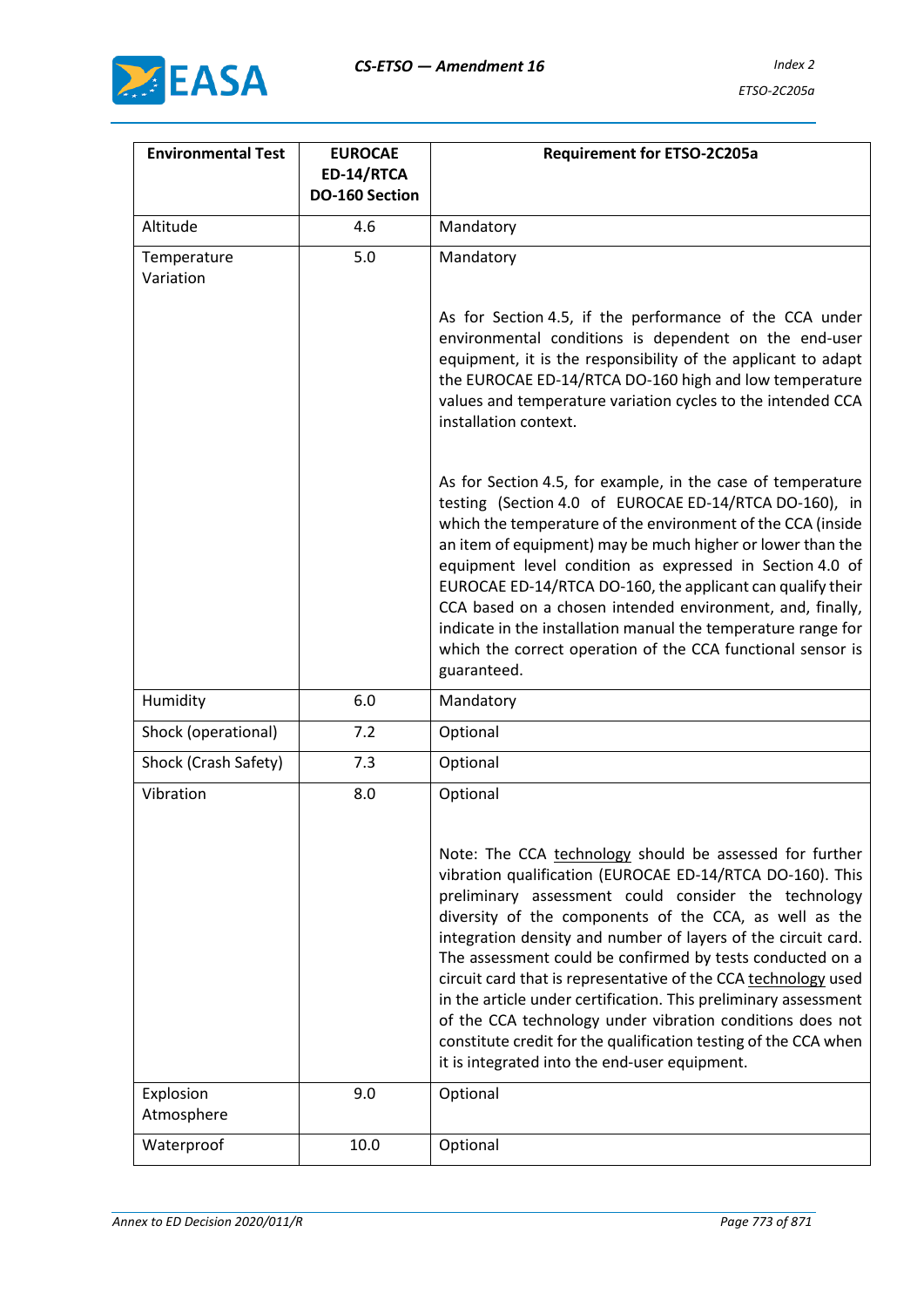

| <b>Environmental Test</b>                                              | <b>EUROCAE</b><br>ED-14/RTCA<br><b>DO-160 Section</b> | <b>Requirement for ETSO-2C205a</b>                                                                                                                                                                                                        |
|------------------------------------------------------------------------|-------------------------------------------------------|-------------------------------------------------------------------------------------------------------------------------------------------------------------------------------------------------------------------------------------------|
| <b>Fluids Susceptibility</b>                                           | 11.0                                                  | Optional                                                                                                                                                                                                                                  |
| Sand and Dust                                                          | 12.0                                                  | Optional                                                                                                                                                                                                                                  |
| <b>Fungus Resistance</b>                                               | 13.0                                                  | Optional                                                                                                                                                                                                                                  |
| Salt Fog                                                               | 14.0                                                  | Optional                                                                                                                                                                                                                                  |
| <b>Magnetic Effect</b>                                                 | 15.0                                                  | Optional                                                                                                                                                                                                                                  |
| Power Input                                                            | 16.0                                                  | Mandatory for CCA interfaces that are directly connected to<br>the aircraft power distribution system.                                                                                                                                    |
| Voltage Spike                                                          | 17.0                                                  | Mandatory for CCA interfaces that are directly connected to<br>the aircraft power distribution system.                                                                                                                                    |
|                                                                        |                                                       | Note: CCA interfaces that are not directly connected to the<br>aircraft power distribution system will be tested after the<br>integration phase as part of the end-user ETSO application or<br>as part of a type-certification programme. |
| Audio<br>Frequency<br>Conducted<br>Susceptibility                      | 18.0                                                  | Mandatory for CCA interfaces that are directly connected to<br>the aircraft power distribution system.                                                                                                                                    |
| Power Input                                                            |                                                       | Note: CCA interfaces that are not directly connected to the<br>aircraft power distribution system will be tested after the<br>integration phase as part of the end-user ETSO application or<br>as part of a type-certification programme. |
| Induced-Signal<br>Susceptibility                                       | 19.0                                                  | Mandatory for CCA interfaces that are directly connected to<br>the aircraft wiring.                                                                                                                                                       |
|                                                                        |                                                       | Note: CCA interfaces that are not directly connected to the<br>aircraft wiring will be tested after the integration phase as<br>part of the end-user ETSO application or as part of a<br>type-certification programme.                    |
| Radio<br>Frequency<br>Susceptibility<br>(radiated<br>and<br>conducted) | 20.0                                                  | Mandatory for the conducted susceptibility of CCA interfaces<br>that are directly connected to the aircraft wiring.                                                                                                                       |
|                                                                        |                                                       | Note: CCA interfaces that are not directly connected to the<br>aircraft wiring will be tested after the integration phase as<br>part of the end-user ETSO application or as part of a<br>type-certification programme.                    |
| Emission<br>of<br>Radio<br><b>Frequency Energy</b>                     | 21.0                                                  | Mandatory for the conducted emission of CCA interfaces that<br>are directly connected to the aircraft wiring.                                                                                                                             |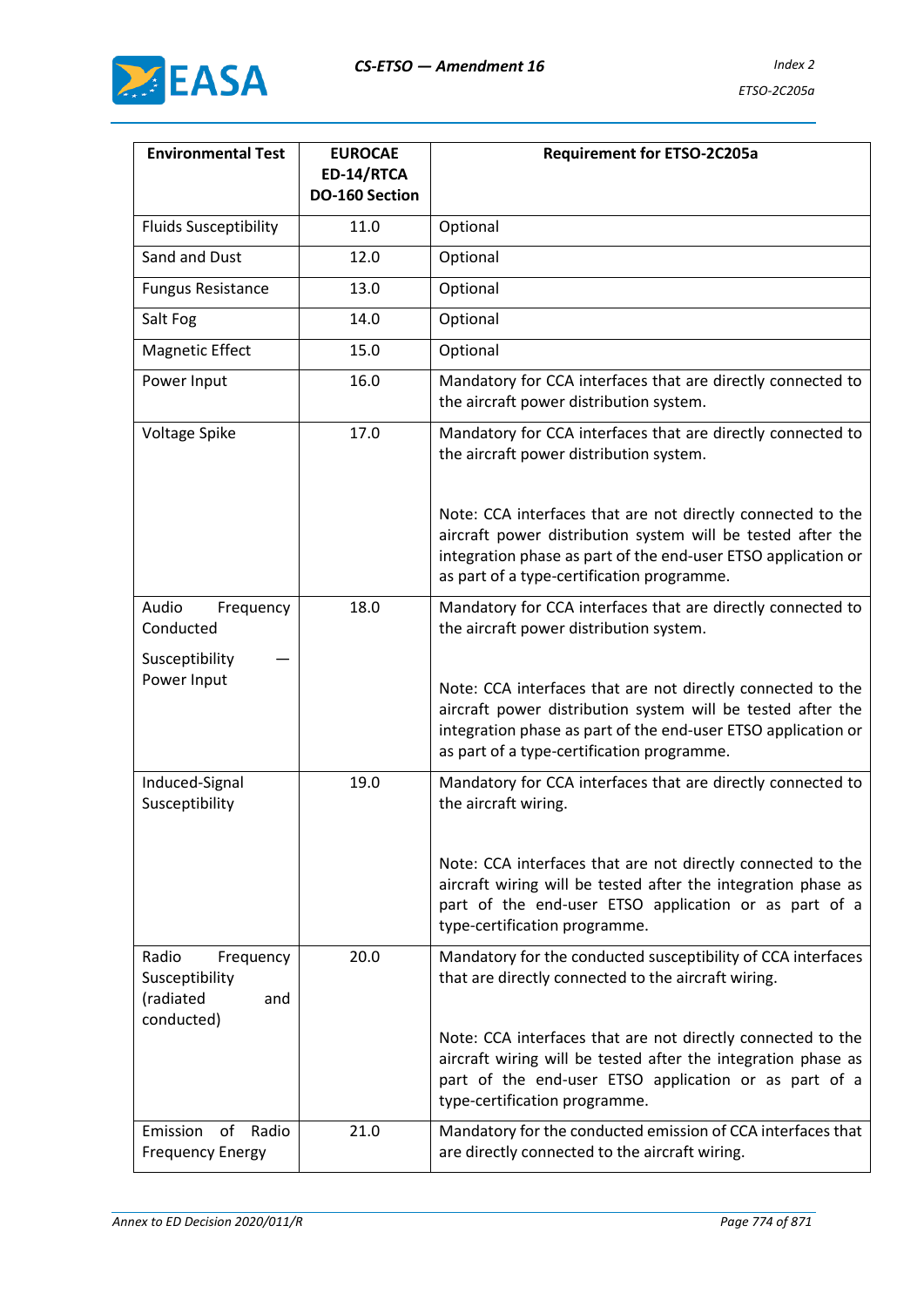

| <b>Environmental Test</b>                        | <b>EUROCAE</b><br>ED-14/RTCA<br><b>DO-160 Section</b> | <b>Requirement for ETSO-2C205a</b>                                                                                                                                                                                     |
|--------------------------------------------------|-------------------------------------------------------|------------------------------------------------------------------------------------------------------------------------------------------------------------------------------------------------------------------------|
|                                                  |                                                       | Note: CCA interfaces that are not directly connected to the<br>aircraft wiring will be tested after the integration phase as<br>part of the end-user ETSO application or as part of a<br>type-certification programme. |
| Lightning-Induced<br>Transient<br>Susceptibility | 22.0                                                  | Mandatory for CCA interfaces that are directly connected to<br>the aircraft wiring.                                                                                                                                    |
|                                                  |                                                       | Note: CCA interfaces that are not directly connected to the<br>aircraft wiring will be tested after the integration phase as<br>part of the end-user ETSO application or as part of a<br>type-certification programme. |
| Lightning<br>Direct<br>Effects                   | 23.0                                                  | Optional                                                                                                                                                                                                               |
| Icing                                            | 24.0                                                  | Optional                                                                                                                                                                                                               |
| Electrostatic<br>Discharge (ESD)                 | 25.0                                                  | Optional                                                                                                                                                                                                               |
| Fire, Flammability                               | 26.0                                                  | Mandatory for flammability (ED-14/DO-160 Section 26,<br>Category C).                                                                                                                                                   |

## 3.1.2.2 Environmental Test Procedures for End User

The end user of this ETSO article will be required to verify its performance after integration, and complete the environmental qualification testing after integration of the ETSO-2C205a CCA. In order to allow the end user to properly test the functionality of the CCA functional Class Delta equipment in environmental conditions, the applicant for the 'functional Class Delta ETSO article' shall provide the detailed functional test procedures to evaluate the required performance of the functional Class Delta equipment in compliance with RTCA document DO-229E, Minimum Operational Performance Standards for Global Positioning System/Satellite-Based Augmentation System Airborne Equipment, dated 15 December 2016, Section 2.4.

3.1.3 Software

See CS-ETSO, Subpart A, paragraph 2.2.

3.1.4 Airborne Electronic Hardware

See CS-ETSO, Subpart A, paragraph 2.3.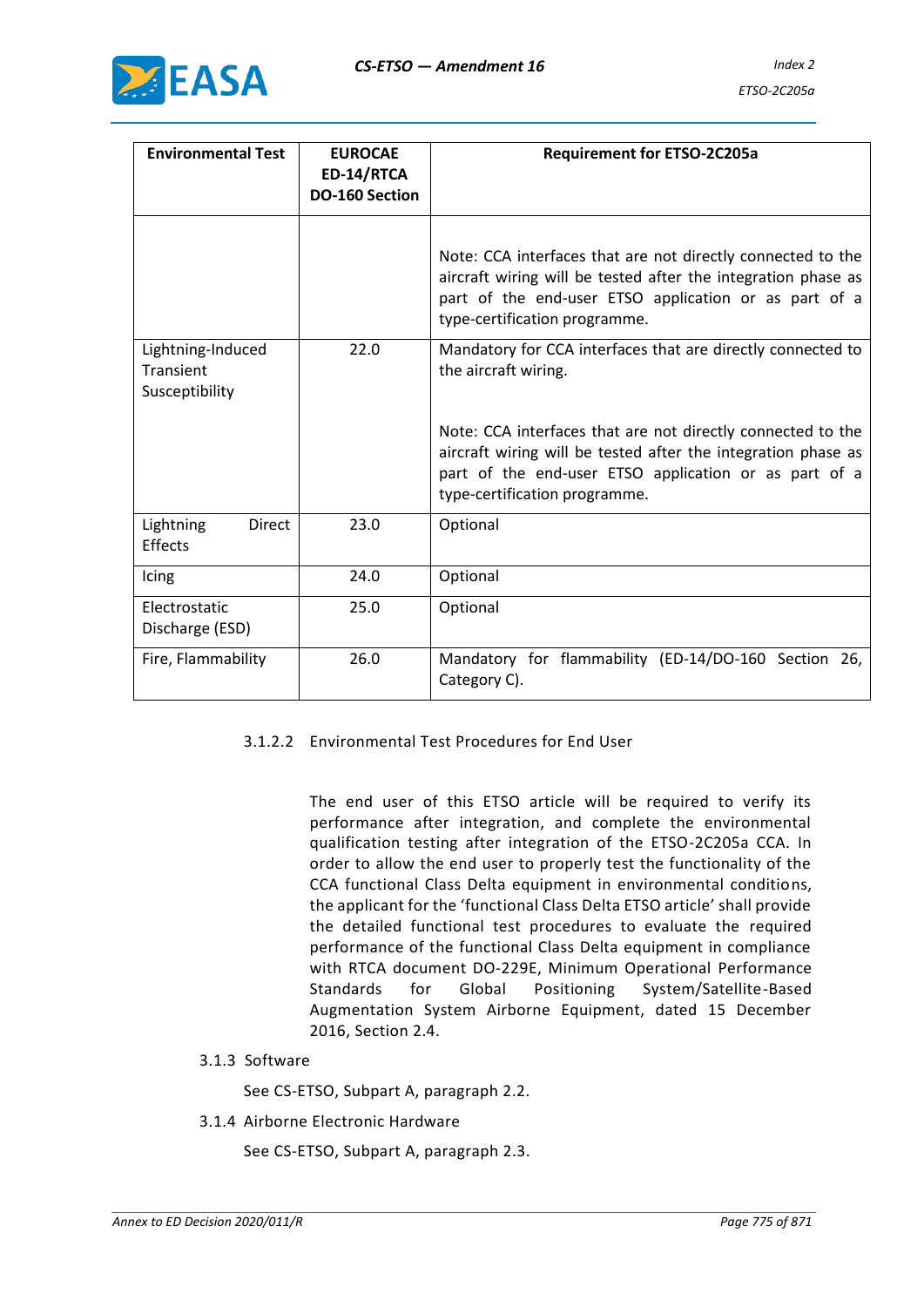

## 3.2 Specific

3.2.1 Failure Condition Classification

See CS-ETSO, Subpart A, paragraph 2.4.

A failure of the function defined in paragraph 3.1.1 of this ETSO is a:

- major failure condition for a loss of function and malfunction of en route, terminal, approach lateral navigation (LNAV), and approach LNAV/vertical navigation (VNAV) position data;
- major failure condition for a loss of function of approach localiser performance without vertical guidance (LP), and approach localiser performance with vertical guidance (LPV) position data; and
- hazardous failure condition for a malfunction of approach (LP and LPV) position data that results in misleading information.
- 3.2.2 Additional Specific

If the CCA functional Class Delta equipment can satisfy the requirements of RTCA document DO-229E only when used with a particular antenna, the use of that antenna (by part number) shall be a requirement on the installation.

This requirement shall be included in the installation manual as a limitation.

The applicant shall have all the data necessary to evaluate the geostationary (GEO) satellite bias as defined in RTCA document DO-229E, Section 2.1.4.1.5, available for review by EASA.

If the functional Class Delta equipment uses barometric-aiding to enhance the availability of FDE, then the equipment shall meet the requirements in RTCA document DO-229E, Appendix G.

The applicant shall provide to the end user the detailed functional test procedures of the functional Class Delta equipment for the end user to complete the environmental testing.

The intended installation environment and the associated installation constraints should be documented in the installation Manual.

#### Limitations:

The following specific limitations shall be documented in the IM and in the DDP of the CCA functional Class Delta equipment :

- 'The manufacturer of the end-use equipment, using the <insert equipment model> Class Delta CCA, is required to perform the testing described in ETSO-C146<latest revision> Appendix 1 with the Class Delta CCA installed in the end-use equipment.'
- the manufacturer of end-use equipment is required to complete full environmental qualification at the end-use equipment level.'

#### **4 Marking**

4.1 General

See CS-ETSO, Subpart A, paragraph 1.2.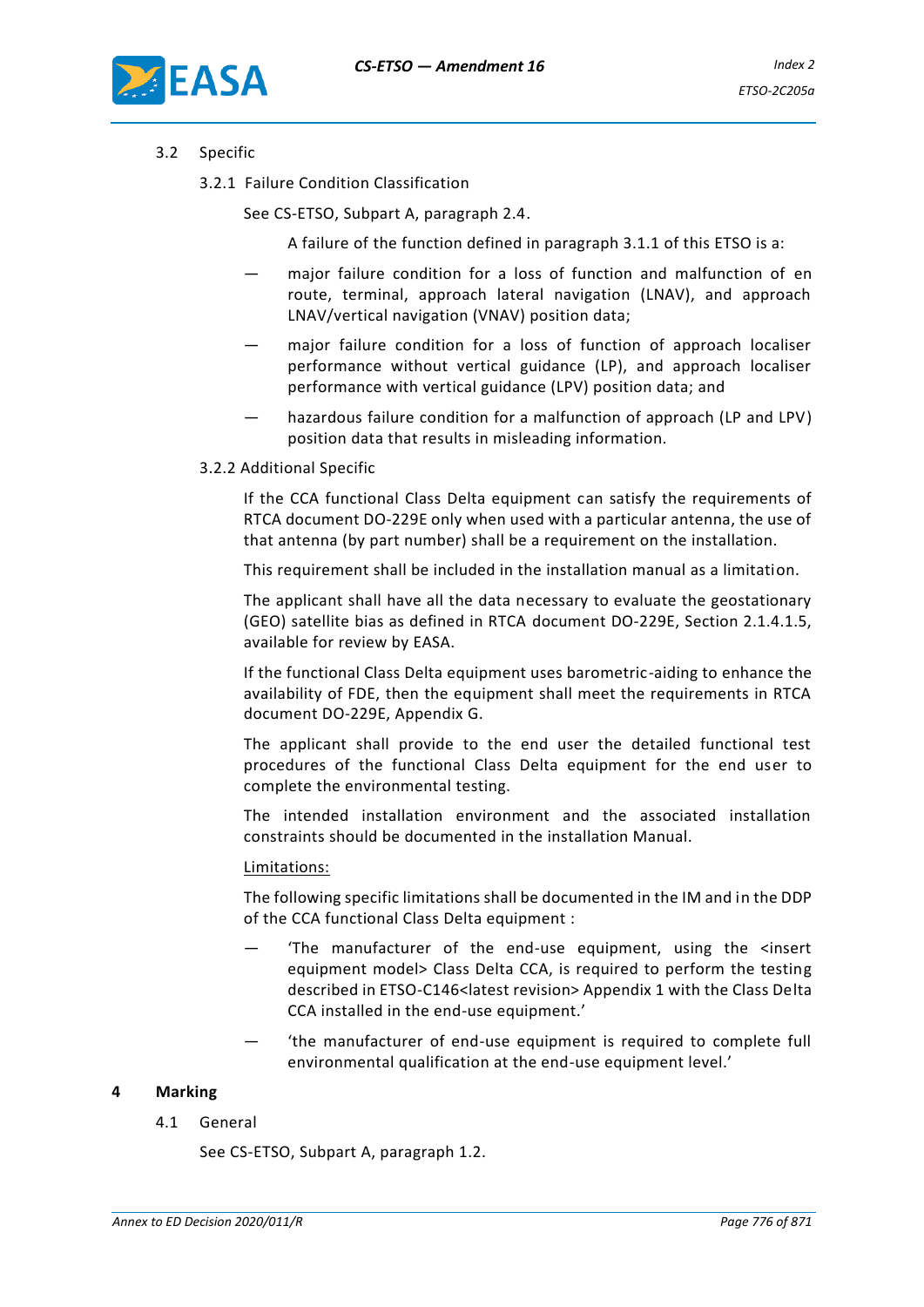

### 4.2 Specific

The functional Class Delta equipment must be permanently and legibly marked with the operational equipment class (e.g. Class 4) as defined in Section 1.4.2 of RTCA document DO-229E. A marking of Class 4 indicates compliance with the Delta-4 requirements. The functional equipment class (e.g. Delta) defined in Section 1.4.1 of RTCA document DO-229E is not required to be marked.

It is sufficient to declare the proper functional equipment class in the declaration of design and performance (DDP).

#### **5 Availability of Referenced Documents**

See CS-ETSO, Subpart A, paragraph 3.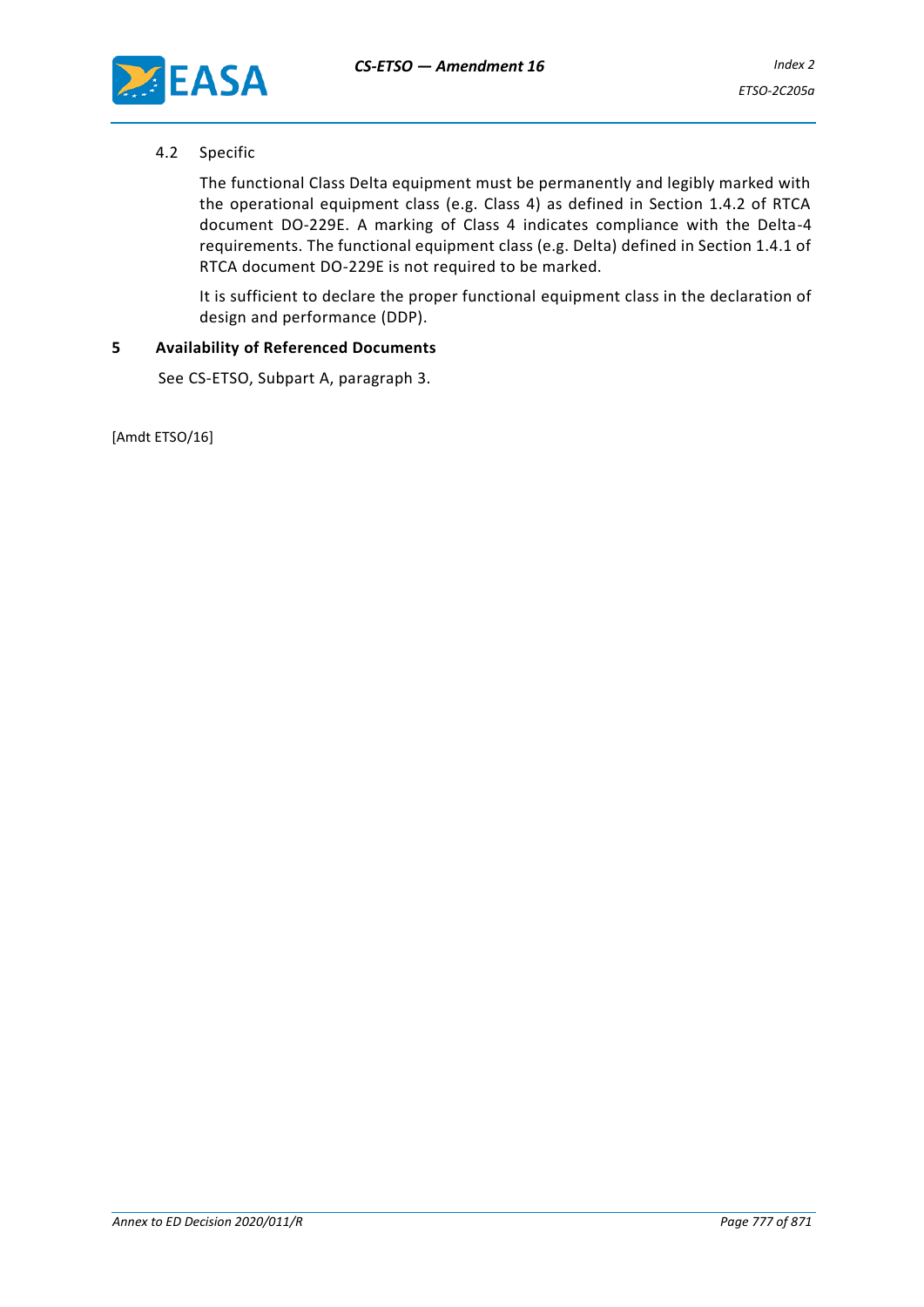

# **Appendix 1 – Addition to RTCA DO-229E**

*ED Decision 2020/011/R*

This Appendix describes the modifications and additions to RTCA document DO-229E that are required for compliance with this ETSO.

This Appendix adds a new Section 1.8.3, on cybersecurity and GNSS spoofing mitigation, to RTCA document DO-229E, and corrects a long-standing mistake in the Section 2.4 environmental requirement tables. The new section provides information for cybersecurity and GNSS spoofing mitigation to make RTCA document DO-229E consistent with the new RTCA MOPS template and RTCA document DO-253D, Minimum Operational Performance Standards for GPS Local Area Augmentation System Airborne Equipment, dated July 2017.

### **1.8.3 Cybersecurity and GNSS Spoofing Mitigation**

This section contains information to address intentional interference with the GNSS. Spoofing is caused by RF waveforms that mimic true signals in some ways, but deny, degrade, disrupt, or deceive the operation of a receiver when they are processed. Spoofing may be unintentional, such as effects from the signals of a GNSS repeater, or may be intentional and even malicious. There are two classes of spoofing:

- Measurement spoofing introduces RF waveforms that cause the target receiver to produce incorrect measurements of the time of arrival or the frequency of arrival, or their rates of change;
- Data spoofing introduces incorrect digital data to the target receiver for its use in the processing of signals and the calculation of positioning, navigation and timing (PNT).

Either class of spoofing can cause a range of effects: from incorrect outputs of PNT to receiver malfunctions. The onset of effects can be instantaneous or delayed, and the effects can continue even after the spoofing has ended. Improperly used or improperly installed GNSS re-radiators act like spoofers. Re-radiators, replay and GNSS emulator devices can present misleading information to GNSS equipment and/or could cause lasting effects.

Equipment manufacturers should implement measures to mitigate the processing of erroneous data. Cross-checks of GNSS sensor data against independent position sources and/or other detection monitors using GNSS signal metrics or data checks can be implemented in the antenna, receiver, and/or through integration with other systems at the aircraft level. Data validity checks to recognise and reject measurement and data spoofing should be implemented in the receiver. Additional guidance and best practices related to GNSS equipment can be found in the U.S. Department of Homeland Security document 'Improving the Operation and Development of Global Positioning System (GPS) Equipment Used by Critical Infrastructure'<sup>1</sup> and GLOBAL POSITIONING SYSTEMS DIRECTORATE SYSTEMS ENGINEERING & INTEGRATION: INTERFACE SPECIFICATION, IS-GPS-200, Navstar GPS Space Segment/Navigation User Interfaces, Revision H, IRN-IS-200H-003, 28 July 2016.

Aircraft equipment information vulnerabilities (such as cybersecurity risks) have been present for digital systems since the development of the personal computer (PC) in the late 1970s and even longer for RF systems, and the advent of internet connectivity has substantially increased those risks. Typically, access to navigation receivers has been controlled such that they are considered to be

[https://ics-cert.us-](https://ics-cert.us-cert.gov/sites/default/files/documents/Improving_the_Operation_and_Development_of_Global_Positioning_%20System_(GPS)_Equipment_Used_by_Critical_Infrastructure_S508C.pdf)

cert.gov/sites/default/files/documents/Improving\_the\_Operation\_and\_Development\_of\_Global\_Positioning [System\\_\(GPS\)\\_Equipment\\_Used\\_by\\_Critical\\_Infrastructure\\_S508C.pdf](https://ics-cert.us-cert.gov/sites/default/files/documents/Improving_the_Operation_and_Development_of_Global_Positioning_%20System_(GPS)_Equipment_Used_by_Critical_Infrastructure_S508C.pdf)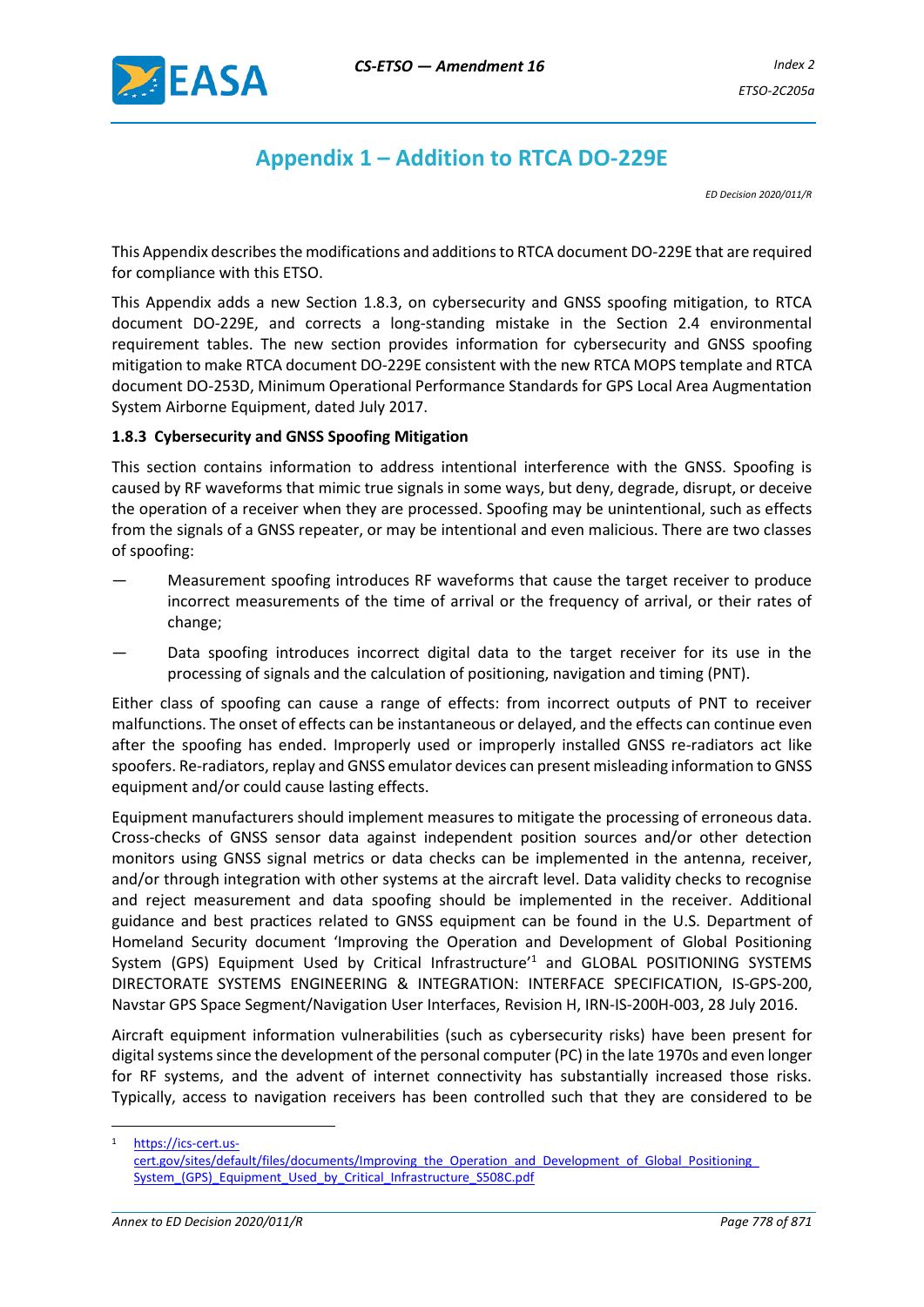

vulnerable only to RF signals and OEM and/or aircraft operator controlled processes for maintenance and update. In some cases, aircraft GNSS receivers may be field-loadable by approved personnel, requiring physical access and a physical interface to the ground receivers. However, it is expected that not all aircraft in the future will rely on such physical isolation for the security of avionics. Internet and Wi-Fi connectivity have become popular as a means for aircraft or equipment manufacturers to update the software of installed avionics, to update databases, or provide an alternate means of communicating with the flight crew or cabin (e.g. in-flight entertainment, weather, etc.).

In most countries, the State provides oversight of safety-of-flight systems (sometimes referred to as 'authorised services') which provide information to aircraft, such as ILS, VOR, GNSS, and DME, to name a few. However, the State typically does not provide oversight of 'non-trusted' connectivity such as the internet, Wi-Fi, or manufacturer-supplied equipment interfaces which permit the input of externally supplied data into aircraft systems. A manufacturer may expose aircraft information vulnerabilities through the design of the equipment, or the equipment may become vulnerable as a result of being connected to a common interface. Therefore, it is important for manufacturers to consider aircraft information security risk mitigation strategies in their equipment design, particularly when the equipment is responsible for an interface between the aircraft and aircraft-external systems.

Apart from any specific aircraft-information-security-related performance requirements that are contained in the MOPS, manufacturers are recommended to consider a layered approach to aircraft information security risk mitigation that includes both technical (e.g. software, signal filtering) and physical strategies. From a technical perspective, for example, this could include signal spoofing detection capabilities or more stringent, multi-factored authentication techniques such as passwords, PINs, and digital certificates. And finally, but just as important, manufacturers should consider supply chain risk management; for example, if a manufacturer outsources the development of software code, are the contractor and its staff properly vetted?

Civil aviation authorities (CAAs) have a regulatory interest when an applicant's design makes use of a non-trusted connection through which the installation can potentially introduce aircraft information security vulnerabilities. This requires the applicant to address not only the information security vulnerabilities and mitigation techniques for the new installation, but to also consider how vulnerabilities could propagate to existing downstream systems. Therefore, manufacturers are recommended to reference their equipment aircraft information security review and mitigation strategies in the installation manual of the equipment so that the applicant can consider them in meeting the regulatory requirements of the installation.

#### **Table 2-14 through Table 2-20**

The tables incorrectly reference and label RTCA document DO-160 Sections 16.5.1.2 and 16.6.1.2 regarding '2.1.1.7 Acquisition Time' and '2.1.1.9 Reacquisition Time'. Change the table references as follows:

The MOPS Initial Acquisition Time requirement (2.1.1.7) applies to both AC and DC equipment under abnormal operating conditions (DO-160E Sections 16.5.2 and 16.6.2), and the satellite reacquisition time requirement (2.1.1.9) applies to both AC and DC equipment under normal operating conditions (DO-160E Sections 16.5.1 and 16.6.1).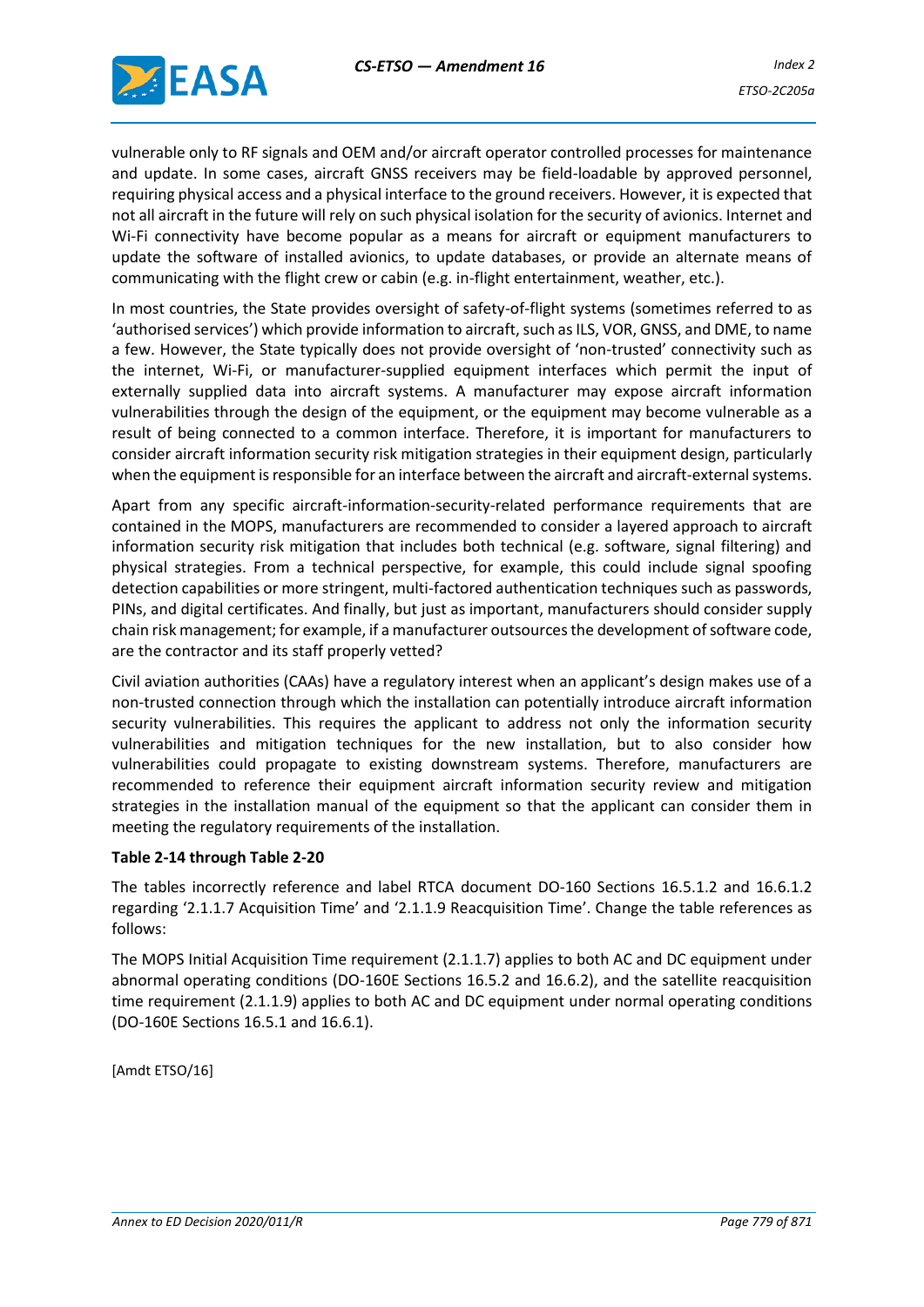

# **Appendix 2**

*ED Decision 2020/011/R*

Reserved.